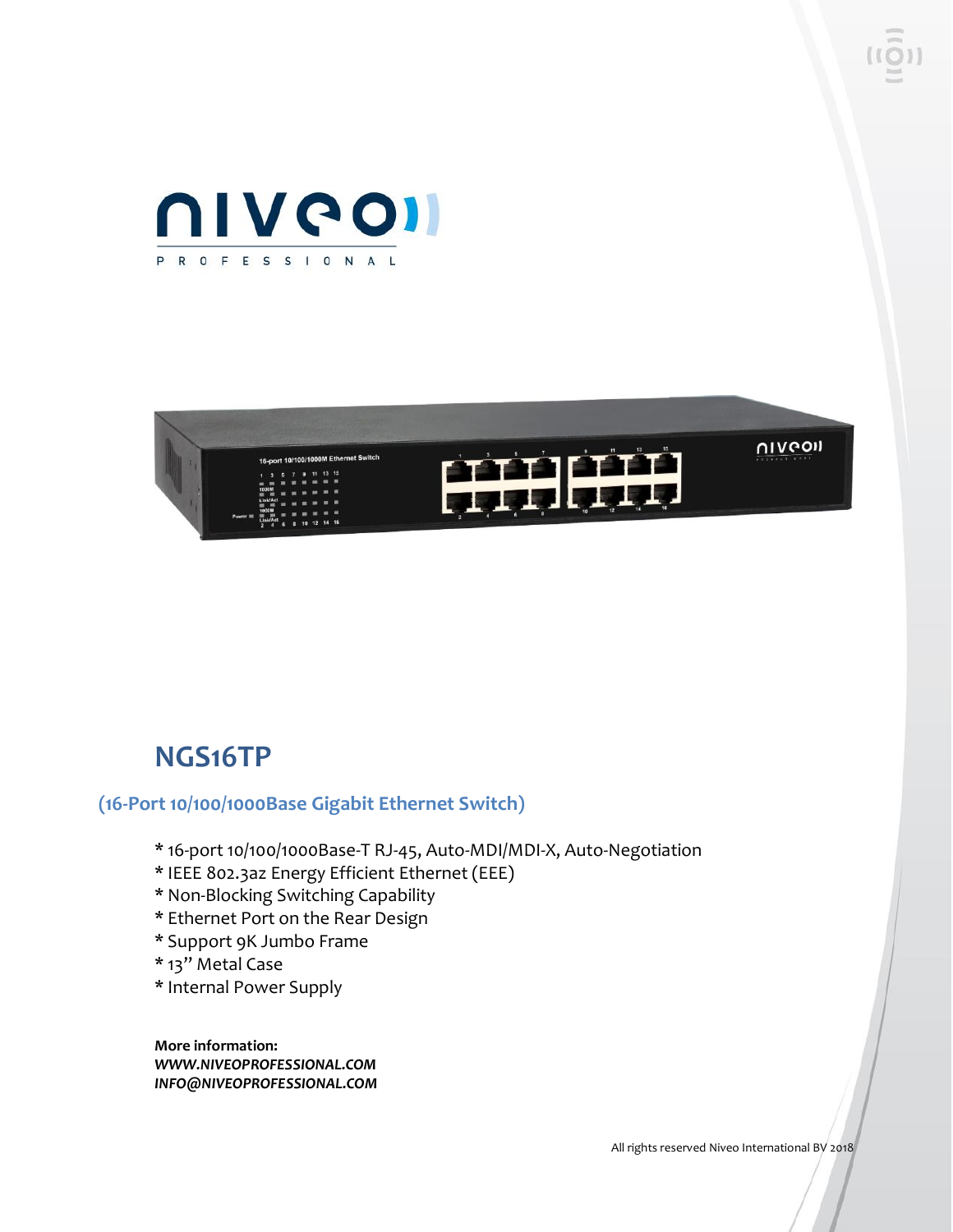## **Product Specification**

#### **Introduction**

NGS16TP is a 16-port 10M/100M/1000M Desktop Gigabit Ethernet Switch that is designed for small or medium network environment to strengthen its network connection. This product is compact size, making it ideal for Desktop users with limited space. It also gives you the option of installing it in a 13" cabinet by rack-mount kits or underneath a desk.

### **High-Speed Networking and Jumbo Frames Support**

NGS16TP provides an excellent solution for expanding your Gigabit network. By Gigabit speed, this product provides high flexibility and high bandwidth connectivity to servers, workstations and other attached devices. It enables you to save time transferring large files. In addition, it also supports Jumbo Frames 9.6K to improve network utilization of large file transfers.

#### **Auto-MDI/MDI-X**

Every port can automatically sense if the connected network devices are running at 10/100Mbps or 1000Mbps and Half/Full-Duplex mode, and adjust accordingly.

#### **Non-Blocking**

This switch receives and forwards traffic seamlessly with its non-blocking wire-speed. Every port simultaneously supports up to 2000Mbps of bandwidth in full-duplex mode. This feature provides full wire speed to the connected devices and allows you to run a smooth network.

#### **Store and Forward**

By this function, this switch can maximize network performance while minimizing the propagation of bad network packets.